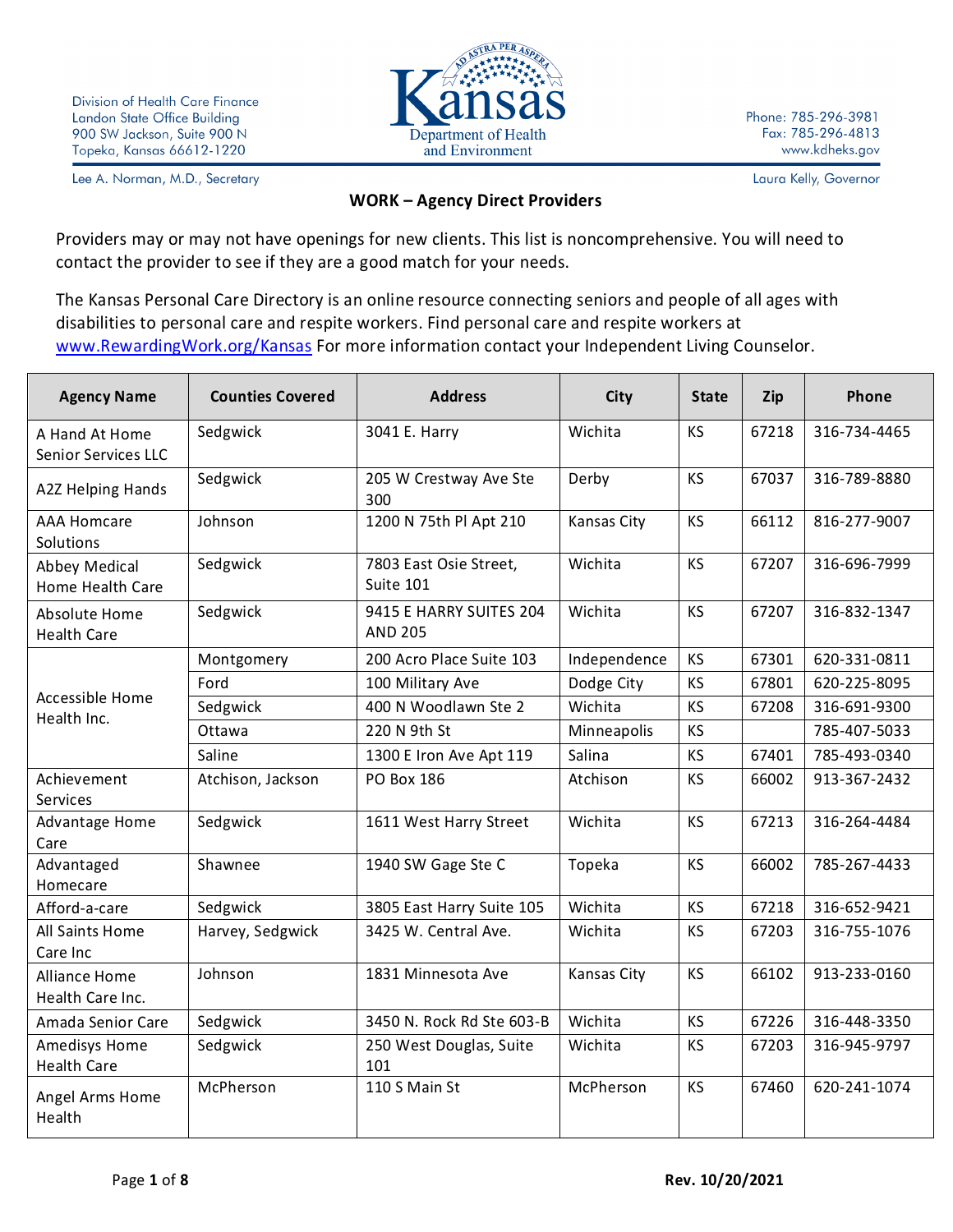| <b>Agency Name</b>                                | <b>Counties Covered</b>                                                                                                                                                                                                                                                 | <b>Address</b>                                          | <b>City</b>        | <b>State</b>    | Zip            | Phone                        |
|---------------------------------------------------|-------------------------------------------------------------------------------------------------------------------------------------------------------------------------------------------------------------------------------------------------------------------------|---------------------------------------------------------|--------------------|-----------------|----------------|------------------------------|
| Angels at Home<br>Care                            | Clay, Douglas, Geary,<br>Jackson, Jefferson,<br>Johnson,<br>Leavenworth, Morris,<br>Osage,<br>Pottawatomie, Riley,<br>Shawnee,<br>Wabaunsee,<br>Wyandotte                                                                                                               | 6600 SW 10th Ave                                        | Topeka             | <b>KS</b>       | 66615          | 785-271-4376                 |
|                                                   | Sedgwick                                                                                                                                                                                                                                                                | 8200 E 34TH ST CIRCLE<br>NORTH BLDG 1600, SUITE<br>1601 | Wichita            | <b>KS</b>       | 67226          | 316-636-4000                 |
|                                                   | Clay, Dickinson,<br>Geary, Marion,<br>Morris,<br>Pottawatomie, Riley,<br>Wabaunsee,<br>Washington                                                                                                                                                                       | 311 Fort Riley Blvd Ste B                               | Manhattan          | <b>KS</b>       | 66502          | 785-539-8801                 |
| Angels Care Home<br>Health                        | Allen, Anderson,<br>Bourbon, Butler,<br>Chautauqua,<br>Cherokee, Coffey,<br>Cowley, Crawford,<br>Douglas, Elk,<br>Franklin, Greenwood,<br>Harper, Harvey,<br>Johnson, Labette,<br>Linn, Miami,<br>Montgomery,<br>Neosho, Osage,<br>Sedgwick, Sumner,<br>Wilson, Woodson | 11 N Highland Ave                                       | Chanute            | <b>KS</b>       | 66720          | 620-432-0025                 |
|                                                   | Lyon<br>Sedqwick                                                                                                                                                                                                                                                        | 1509 W 12th<br>7803 East Osie, Suite 101                | Emporia<br>Wichita | KS<br><b>KS</b> | 66801<br>67207 | 620-340-1088<br>316-689-5000 |
| Apria Health Care<br>Aquinas Home<br>Health       | Johnson                                                                                                                                                                                                                                                                 | 155 SOUTH 18TH STREET,<br><b>SUITE 260</b>              | Kansas City        | <b>KS</b>       | 66102          | 913-299-7100                 |
| Arbor Springs of<br>Salina dba Comfort<br>Keepers | Barton, Clay, Cloud,<br>Dickinson, Ellis,<br>Ellsworth, Harvey,<br>Lincoln, Marion,<br>Marshall,<br>McPherson, Ottawa,<br>Reno, Rice, Rush,<br>Russell, Saline,<br>Sedgwick,<br>Washington                                                                              | 2035 E Iron Suite 232                                   | Salina             | <b>KS</b>       | 67401          | 785-825-1055                 |
|                                                   | Douglas, Johnson,<br>Miami, Wyandotte                                                                                                                                                                                                                                   | 10310 State Line Rd, #200                               | Shawnee<br>Mission | KS              | 66206          | 913-385-2636                 |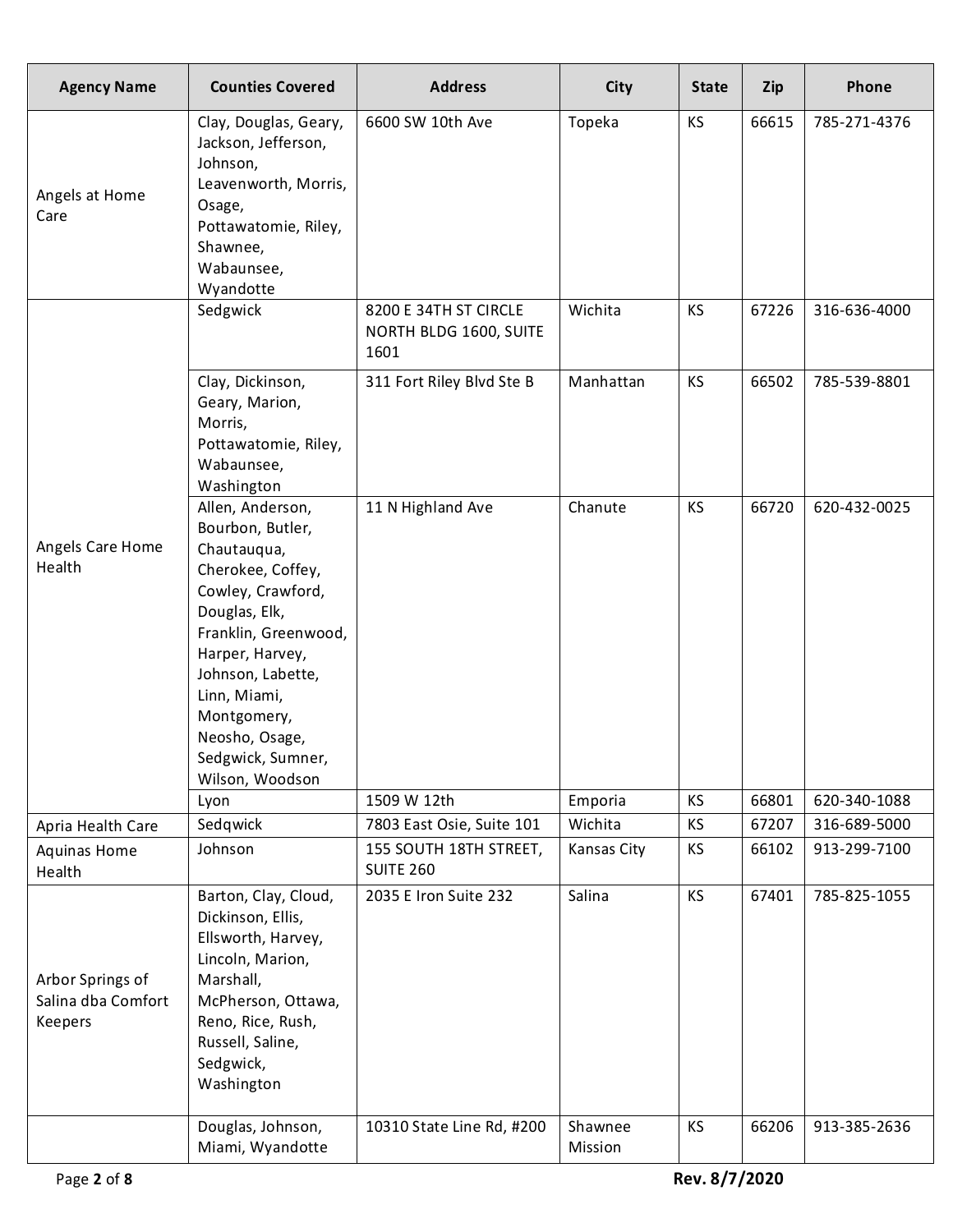| <b>Agency Name</b>                                     | <b>Counties Covered</b>                                                                                              | <b>Address</b>                         | City                 | <b>State</b> | Zip   | Phone                 |
|--------------------------------------------------------|----------------------------------------------------------------------------------------------------------------------|----------------------------------------|----------------------|--------------|-------|-----------------------|
|                                                        | Johnson                                                                                                              | 435 Nichols Rd, Suite 200              | Kansas City          | <b>MO</b>    | 64112 | 913-385-2636          |
| Arbor Springs of<br>Salina dba Comfort<br>Keepers      | Douglas, Jefferson,<br>Shawnee,<br>Wabaunsee                                                                         | 2016 SW 37th St                        | Topeka               | KS           | 66611 | 785-267-8200          |
|                                                        | Butler, Harvey,<br>Sedgwick                                                                                          | 7701 E Kellogg Dr. Ste 565             | Wichita              | KS           | 67207 | 316-773-7775          |
| At-Homes Health<br>Care, Inc.                          | Lyon                                                                                                                 | 417 Commercial St. Suite<br>A          | Emporia              | <b>KS</b>    | 66801 | 620-341-9350          |
| Best Choice Home<br><b>Health Care Agency</b>          | Johnson                                                                                                              | 1232 North 79th Street                 | Kansas City          | <b>KS</b>    | 66112 | 913-287-3500          |
| CARE 4 U Inc                                           | Bourbon                                                                                                              | 5 E Wall St                            | <b>Fort Scott</b>    | <b>KS</b>    | 66701 | 620-223-1411          |
| Care Alternatives of<br>Kansas                         | Sedgwick                                                                                                             | 9393 E. 110th St., Bldg. 51,<br>Ste 2A | Wichita              | KS           | 67203 | 316-945-0459          |
| <b>Caregivers Home</b><br>Health                       | Shawnee                                                                                                              | 2947 SW Wanamaker Dr.<br>Suite 101     | Topeka               | <b>KS</b>    | 66614 | 785-354-0767          |
| Carestaf                                               | Douglas, Franklin,<br>Jefferson, Johnson,<br>Leavenworth, Miami,<br>Shawnee, Wyandotte                               | 4400 W 109th St Ste 101                | <b>Overland Park</b> | <b>KS</b>    |       | 913-498-2888          |
|                                                        | Johnson                                                                                                              | 21 N 12th St. Suite 375                | Kansas City          | KS           | 66102 | 913-621-3108          |
| <b>Caring Hearts</b>                                   | Shawnee                                                                                                              | 600 SE 25th Street                     | Topeka               | <b>KS</b>    | 66605 | 785-228-0640          |
| Caring Hearts Of<br>Wichita                            | Sedgwick                                                                                                             | 3500 NORTH ROCK ROAD<br>BLDG 200A      | Wichita              | KS           | 67226 | 316-634-6999          |
| <b>Caring Hearts</b><br>Personal Home Care<br>Services | Johnson                                                                                                              | 1234 State Avenue                      | Kansas City          | <b>KS</b>    | 66102 | 913-621-3108          |
| <b>Catholic Community</b><br>Services Home<br>Health   | Johnson                                                                                                              | 2220 Central Avenue                    | <b>Kansas City</b>   | <b>KS</b>    | 66102 | 913-621-5090          |
| Cerebral Palsy<br>Research Fndtn                       | Sedgwick                                                                                                             | 5111 E. 21st Street                    | Wichita              | KS           | 67208 |                       |
| <b>COF Training</b>                                    | Coffey, Franklin,<br>Osage                                                                                           | 1516 Davis Rd                          | Ottawa               | <b>KS</b>    | 66067 | 785-242-5035 x<br>341 |
| Services Inc.                                          | Coffey, Franklin,<br>Osage                                                                                           | 1415 S. 6th Street                     | Burlington           | KS           | 66839 | 785-242-5035          |
|                                                        | Doughlas, Johnson,<br>Miami                                                                                          | 8249 W 95th #109                       | <b>Overland Park</b> | <b>KS</b>    | 66212 | 913-203-1001          |
| <b>Comfort Keepers</b>                                 | Clay, Cloud,<br>Dickinson, Ellis,<br>Ellsworth, Lincoln,<br>Marion, Marshall,<br>Ottawa, Rush, Saline,<br>Washington | 121 E Walnut St                        | Salina               | <b>KS</b>    | 67401 | 785-200-8213          |
| <b>Comfort Keepers</b><br>continued                    | Douglas, Shawnee,<br>Wabaunsee                                                                                       | 2611 SE 17th St #107                   | Topeka               | <b>KS</b>    | 66604 | 785-200-8211          |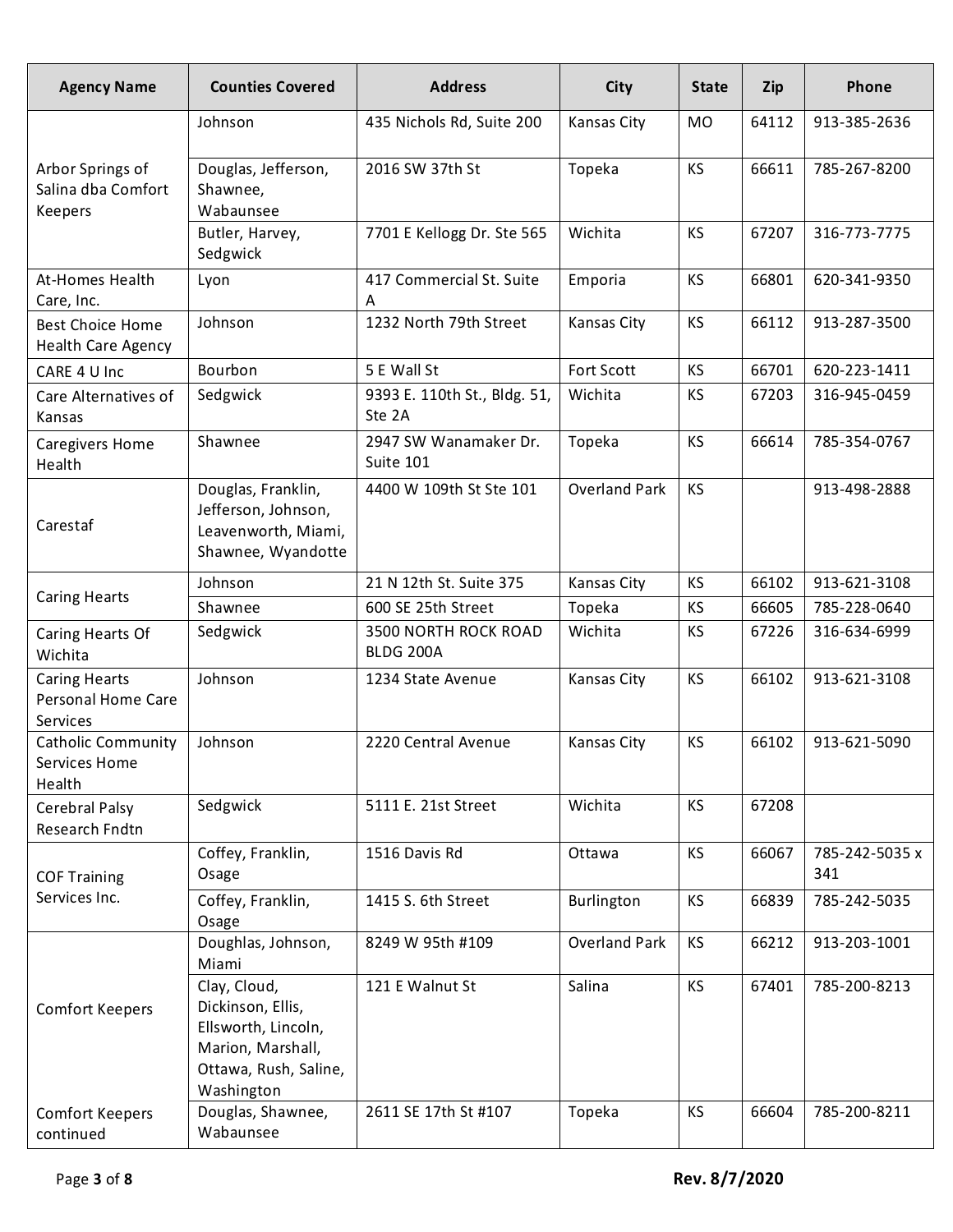| <b>Agency Name</b>                                    | <b>Counties Covered</b>                                                                                                                                                      | <b>Address</b>                                    | City               | <b>State</b>           | Zip            | Phone                        |
|-------------------------------------------------------|------------------------------------------------------------------------------------------------------------------------------------------------------------------------------|---------------------------------------------------|--------------------|------------------------|----------------|------------------------------|
|                                                       | Sedgwick                                                                                                                                                                     | 7701 E Kellogg Dr #470                            | Wichita            | KS                     | 67207          | 316-202-1011                 |
| Comforting angels                                     | Labette,<br>Montgomery                                                                                                                                                       | PO Box 385                                        | Coffeyville        | KS                     | 67337          | 620-251-6677                 |
| Community<br>Memorial<br>Healthcare Inc.              | Marshall                                                                                                                                                                     | 708 N 18th St                                     | Marysville         | KS                     | 66508          | 785-562-2311                 |
| <b>Community Vision</b><br>Care<br>Compassionate Care | Sedgwick<br>Sedgwick                                                                                                                                                         | 6100 East Central, Suite 5<br>9152 E. Funston Ct. | Wichita<br>Wichita | <b>KS</b><br><b>KS</b> | 67208<br>67207 | 316-686-6835<br>316-871-2009 |
| Home Health<br>Agency                                 |                                                                                                                                                                              |                                                   |                    |                        |                |                              |
| Cornerstone<br>Supports                               | Johnson                                                                                                                                                                      | 15909 S Lindenwood Dr                             | Olathe             | <b>KS</b>              | 66062          | 913-777-9044                 |
| Cottonwood, Inc.                                      | Doughlas, Jefferson                                                                                                                                                          | 2801 W. 31st ST                                   | Lawrence           | <b>KS</b>              | 66047          | 785-842-0550                 |
| Craig Home Care                                       | Sedgwick                                                                                                                                                                     | 1202 East 1st Street North                        | Wichita            | KS                     | 67201          | 316-264-9988                 |
| Craig Homecare                                        | Shawnee                                                                                                                                                                      | 506 SW 10th Ave                                   | Topeka             | KS                     | 66612          | 785-749-1600                 |
| Dependable Home<br><b>Health Care</b>                 | Sedgwick                                                                                                                                                                     | 155 North Market Street,<br>Suite 700             | Wichita            | KS                     | 67202          | 316-682-7995                 |
| Developmental<br>Services of NW KS<br>(DSNWK)         | Cheyenne, Decatur,<br>Ellis, Gove, Graham,<br>Logan, Norton,<br>Osborne, Philliips,<br>Rawlins, Rooks,<br>Russell, Sheridan,<br>Sherman, Smith,<br>Thomas, Trego,<br>Wallace | 2703 Hall St Ste 10, PO<br>Box 310                | Hays               | <b>KS</b>              | 67601          | 785-625-5678                 |
| Douglas County VNA                                    | Douglas                                                                                                                                                                      | 200 Maine St., Ste C                              | Lawrence           | KS                     | 66044          | 785-843-3738                 |
| Drury Place Home<br>Health Agency                     | Shawnee                                                                                                                                                                      | 4200 Drury Lane                                   | Topeka             | KS                     | 66604          | 888-865-2903                 |
| <b>Encompass Home</b><br>Health Of Kansas             | Sedgwick                                                                                                                                                                     | 245 North Waco Street<br>Suite 125                | Wichita            | <b>KS</b>              | 67202          | 316-267-4663                 |
| Equi-Venture Farm                                     | Harvey, Marion                                                                                                                                                               | 313 Muse St                                       | Newton             | KS                     | 67114          | 316-283-0843                 |
| Famili LLC                                            | Johnson                                                                                                                                                                      | 18809 W 158th St                                  | Olathe             | KS                     | 66062          | 913-393-0017                 |
| <b>Five Star Home Care</b><br><b>LLC</b>              | <b>Barton</b>                                                                                                                                                                | 120 D St.                                         | Claflin            | <b>KS</b>              | 67525          | 620-992-7868                 |
| Gentiva Health<br>Services                            | Sedgwick                                                                                                                                                                     | 2622 West Central Avenue<br>Suite 401-A           | Wichita            | <b>KS</b>              | 67203          | 316-618-6800                 |
| Good Samaritan<br>Society Home                        | <b>Ellis</b>                                                                                                                                                                 | 220 E 8th St. Suite B                             | Hays               | KS                     | 67601          | 785-621-2499                 |
| Health of Central<br>Kansas                           | Ellsworth                                                                                                                                                                    | 1161 Hoeger Lane                                  | Ellsworth          | KS                     | 67439          | 785-472-3338                 |
| <b>Grace Home Health</b><br>Care Inc.                 | Reno                                                                                                                                                                         | 3503 Conestoga Dr                                 | Hutchinson         | <b>KS</b>              | 67502          | 620-259-7834                 |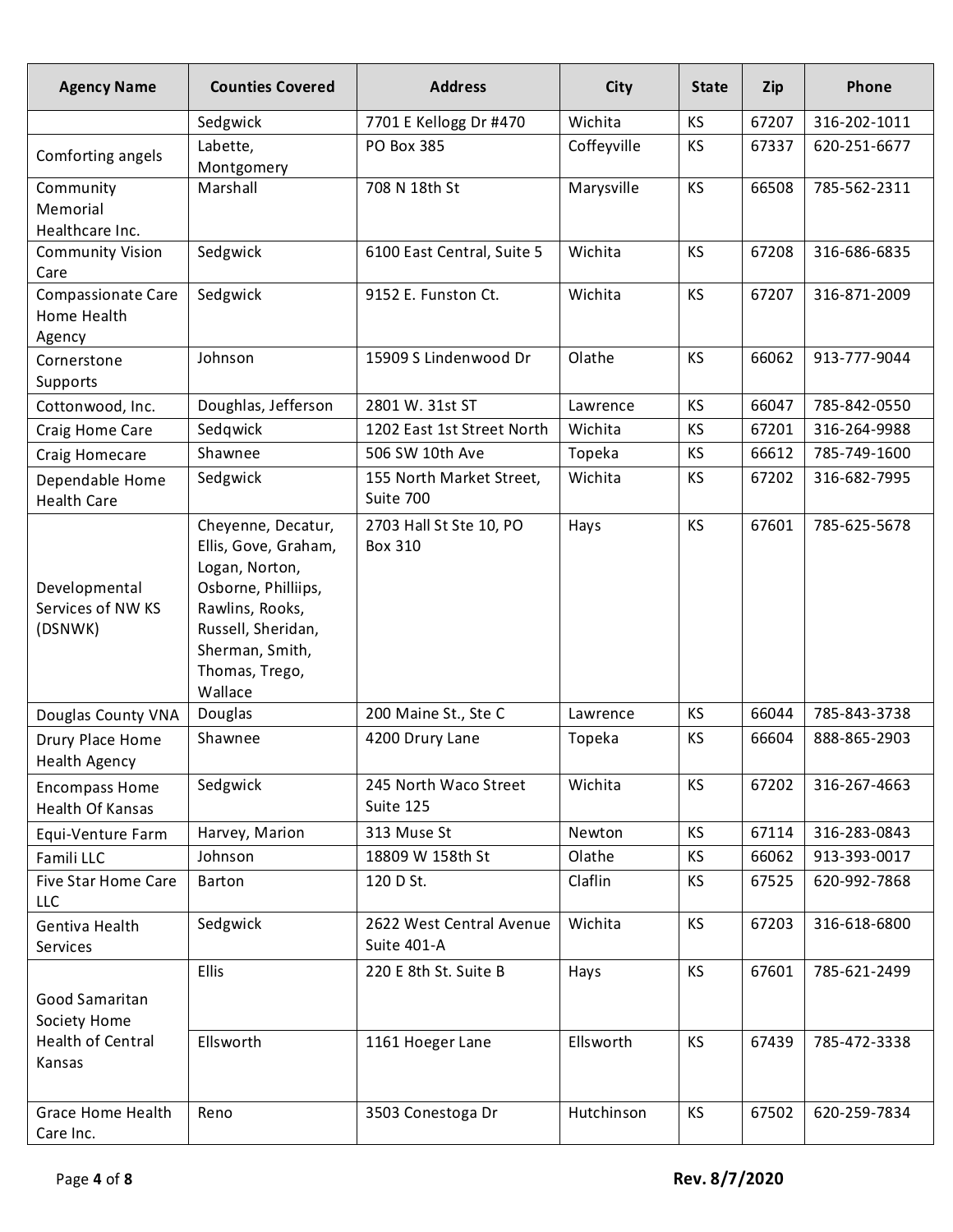| <b>Agency Name</b>                                | <b>Counties Covered</b>                                                                    | <b>Address</b>                             | City               | <b>State</b> | Zip   | Phone        |
|---------------------------------------------------|--------------------------------------------------------------------------------------------|--------------------------------------------|--------------------|--------------|-------|--------------|
| <b>Healing Hands</b><br>Caring Hearts LLC         | Crawford                                                                                   | 2301 N Michigan                            | Pittsburg          | <b>KS</b>    | 66762 | 620-308-0277 |
| <b>Helping Hands</b><br><b>Community Services</b> | Johnson                                                                                    | 5100 Foxridge Dr Apt 1524                  | Mission            | <b>KS</b>    | 66202 | 913-289-1523 |
| <b>Healing Hands</b><br>Home Health Care          | Sedgwick                                                                                   | 1037 South Broadway                        | Wichita            | <b>KS</b>    | 67211 | 316-866-2860 |
| <b>Healthback Home</b><br>Health of Kansas        | Sedgwick                                                                                   | 1125 S ROCK ROAD SUITE<br>10               | Wichita            | <b>KS</b>    | 67207 | 316-687-0340 |
| <b>Heartland Home</b><br>Care                     | Shawnee                                                                                    | 2231 SW Wanamaker Rd<br>Ste 202            | Topeka             | <b>KS</b>    | 66614 | 785-271-7400 |
| <b>Heartland Home</b><br>Health Care &<br>Hospice | Sedgwick                                                                                   | 3210 West Kellogg Drive                    | Wichita            | <b>KS</b>    | 67213 | 316-788-7626 |
| <b>Helping Hand</b><br>Homecare                   | Doughlas                                                                                   | 1425 Oread West St #103                    | Lawrence           | <b>KS</b>    | 66049 | 785-856-0192 |
| Home Health Of<br>Kansas                          | Sedgwick                                                                                   | 7607 EAST HARRY                            | Wichita            | <b>KS</b>    | 67207 | 316-869-0015 |
| Home Town Health<br>Care LLC                      | Allen, Doughlas, Elk,<br>Franklin, Greenwood,<br>Labette,<br>Montgomery,<br>Neosho, Osage, | 314 N 7th                                  | Fredonia           | <b>KS</b>    | 66736 | 785-310-0000 |
|                                                   | Wlison, Woodson<br>Lyon                                                                    | 3021 Eaglecrest Dr., Ste<br>C <sub>1</sub> | Emporia            | KS           | 66801 | 620-342-2601 |
| Homebound Health<br>and Care Services             | Shawnee                                                                                    | 600 SE 25th Street                         | Topeka             | KS           | 66605 | 785-267-1010 |
| <b>HomeCare Plus</b>                              | Johnson                                                                                    | 29 Woodswether Road                        | <b>Kansas City</b> | <b>KS</b>    | 66118 | 816-461-0900 |
| Honey Bee<br><b>Community Services</b><br>Inc     | Johnson, Miami                                                                             | 5204 E 254th St                            | Cleveland          | <b>MO</b>    | 64734 | 816-250-2951 |
| Independent Strides                               | Cherokee, Crawford,<br>Labette,<br>Montgomery,<br>Neosho, Wilson                           | 1712 Main St                               | Parsons            | KS           |       | 620-423-3328 |
| Home Health                                       | Cherokee, Crawford,<br>Labette,<br>Montgomery,<br>Neosho, Wilson                           | 316 N 16, PO Box 957                       | Parsons            | <b>KS</b>    | 67357 | 620-421-5502 |
| <b>Integrity Home Care</b>                        | Johnson                                                                                    | 5001 College Blvd., Ste<br>106             | Leawood            | <b>KS</b>    | 66221 | 866-974-1616 |
| Interim Health Care<br>of Topeka                  | Shawnee                                                                                    | 1251 SW Arrowhead Suite<br>103             | Topeka             | <b>KS</b>    | 66604 | 785-272-1616 |
| Interim Health Care<br>Of Wichita                 | Sedgwick                                                                                   | 333 S BROADWAY ST<br><b>SUITE 200</b>      | Wichita            | <b>KS</b>    | 67202 | 316-265-4295 |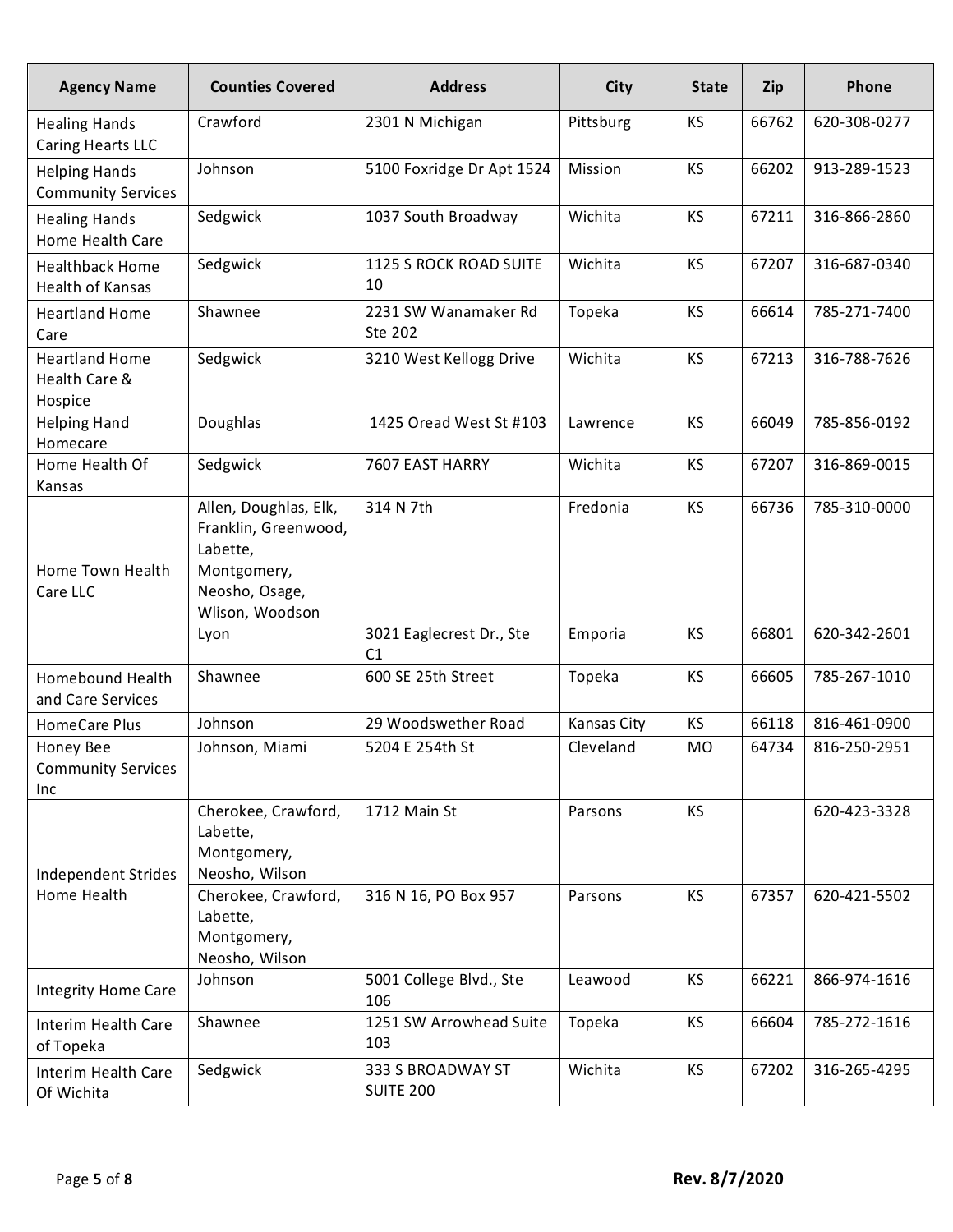| <b>Agency Name</b>                                              | <b>Counties Covered</b>                                                                                                                                | <b>Address</b>                                  | City               | <b>State</b> | Zip   | Phone        |
|-----------------------------------------------------------------|--------------------------------------------------------------------------------------------------------------------------------------------------------|-------------------------------------------------|--------------------|--------------|-------|--------------|
| Jill's Helping Hands<br>Inc                                     | Cheyenne, Decatur,<br>Ellis, Goodland,<br>Gove, Graham,<br>Norton, Osborne,<br>Phillips, Rawlins,<br>Rooks, Russell,<br>Sherman, Trego, and<br>Wallace | 27438 US Highway 283                            | Edmond             | <b>KS</b>    | 67645 | 785-622-4254 |
| Job One, Inc                                                    | Douglas, Johnson,<br>Leavenworth, Miami,<br>Shawnee, and<br>Wyandotte                                                                                  | 2912 S. 46th St                                 | Kansas City        | <b>KS</b>    | 66106 | 913-206-0518 |
| <b>KETCH</b>                                                    | Sedgwick                                                                                                                                               | 1006 E Waterman                                 | Wichita            | <b>KS</b>    | 67211 | 316-383-8700 |
| Krh Home Health<br>Care                                         | Shawnee                                                                                                                                                | 1504 SW 8th Ave                                 | Topeka             | <b>KS</b>    | 66606 | 785-232-8593 |
| Larksfield Place<br>Home Health Care                            | Sedgwick                                                                                                                                               | 2828 East Governor Street                       | Wichita            | <b>KS</b>    | 67226 | 316-636-1000 |
| Locampt Home<br><b>Health Care</b>                              | Johnson, Wyandotte                                                                                                                                     | 7619 Parallel Parkway<br>Suite 8                | Kansas City        | <b>KS</b>    | 66112 | 913-287-4400 |
|                                                                 | Johnson, Wyandotte                                                                                                                                     | 1333 Meadowlark Ln #103                         | <b>Kansas City</b> | KS           | 66102 | 913-287-4400 |
| Love My Nurse                                                   | Sedgwick                                                                                                                                               | 111 South Whittier Street,<br>Suite #315        | Wichita            | KS           | 67207 | 316-633-9578 |
| Loving Touch Home<br><b>Health Services</b>                     | Sedgwick                                                                                                                                               | 1631 EAST 17TH STREET<br><b>NORTH SUITE 100</b> | Wichita            | <b>KS</b>    | 67214 | 316-269-3368 |
| <b>McPherson Care</b><br>Center LLC                             | McPherson                                                                                                                                              | 1601 N Mail St                                  | McPherson          | <b>KS</b>    | 67460 | 620-241-5360 |
| Mercy Home Care                                                 | Montgomery                                                                                                                                             | 422 W Main St                                   | Independence       | KS           | 67301 | 620-332-3215 |
| Mercy Home Health<br>Care Agency                                | Sedgwick                                                                                                                                               | 2102 EAST 21ST STREET<br><b>NORTH #B</b>        | Wichita            | <b>KS</b>    | 67214 | 316-263-1511 |
| Meridan Home<br>Health (Meriden<br>Adult Services-Plus,<br>lnc) | Jackson, Jefferson,<br>and Shawnee                                                                                                                     | 7210 K-4 Hwy, Suite C                           | Meriden            | KS           | 66512 | 785-484-2699 |
| <b>Midland Care Home</b><br>Health<br>Mid-West Home             | Shawnee                                                                                                                                                | 200 SW Frazier Circle                           | Topeka             | KS           | 66606 | 785-232-2044 |
| <b>Health Care</b>                                              | Johnson                                                                                                                                                | 3118 North 128                                  | Kansas City        | <b>KS</b>    | 66109 | 913-645-1141 |
| Midwest Home<br>Health Care LLC                                 | Sedgwick, Butler                                                                                                                                       | 1624 S Rutan                                    | Wichita            | <b>KS</b>    | 67218 | 316-361-6240 |
| Mission Project -<br>Personal Care<br>Assistants, LLC           | Johnson and<br>surrounding area                                                                                                                        | 5960 Dearborn                                   | Mission            | <b>KS</b>    | 66202 | 816-226-8168 |
| Multi Community<br><b>Diversified Services</b><br>Inc           | McPherson and Reno                                                                                                                                     | 2107 Industrial Dr                              | McPherson          | <b>KS</b>    | 67460 | 620-241-6693 |
| My Sacred Home<br>LLC                                           | Sedgwick                                                                                                                                               | 7829 E Rockhill Ste 406                         | Wichita            | <b>KS</b>    | 67206 | 316-440-4820 |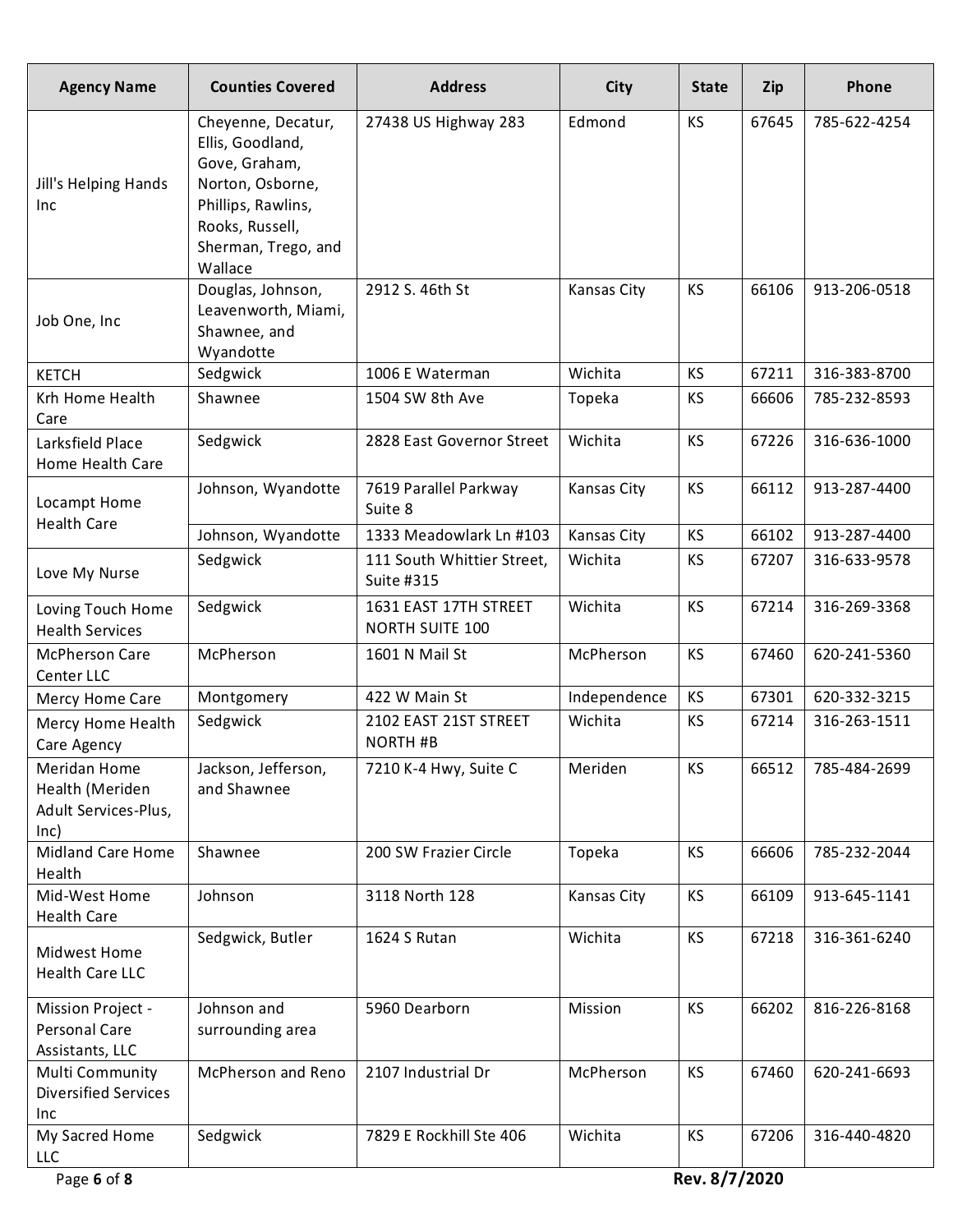| <b>Agency Name</b>                      | <b>Counties Covered</b>                                                                                                     | <b>Address</b>                           | <b>City</b>          | <b>State</b> | Zip   | Phone        |
|-----------------------------------------|-----------------------------------------------------------------------------------------------------------------------------|------------------------------------------|----------------------|--------------|-------|--------------|
| Nationwide Health<br>Systems            | Johnson                                                                                                                     | 6344 Oliver Street                       | Kansas City          | KS           | 66106 | 913-631-3844 |
| Nemaha County<br><b>Training Center</b> | Nemaha                                                                                                                      | 329 N 11th                               | Sabetha              | <b>KS</b>    | 66534 | 785-336-6116 |
| New Beginnings of<br>McPherson          | Harvey                                                                                                                      | 891 Vanguard                             | McPherson            | <b>KS</b>    | 67460 | 620-245-0146 |
| <b>OCCK</b>                             | Cloud, Dickinson,<br>Ellsworth, Jewell,<br>Lincoln, Mitchell,<br>Ottawa, Republic,<br>and Saline                            | PO Box 1160                              | Salina               | <b>KS</b>    | 67402 | 785-827-9383 |
| Ocie Medical Group                      | Sedgwick                                                                                                                    | 242 N Cleveland Ave                      | Wichita              | <b>KS</b>    | 67214 | 316-207-5013 |
| <b>Phoenix Home Care</b>                | Sedgwick                                                                                                                    | 3450 N ROCK ROAD, BLDG<br>200, SUITE 213 | Wichita              | <b>KS</b>    | 67226 | 316-688-5511 |
| Progressive Home<br>Health & Hospice    | Sedgwick                                                                                                                    | 3500 North Rock Road<br>Building 400     | Wichita              | <b>KS</b>    | 67226 | 316-691-5050 |
| Project Concern, Inc                    | Atchison                                                                                                                    | 504 Kansas Ave                           | Atchison             | <b>KS</b>    | 66002 | 913-367-4655 |
| R.I.C.O. Services                       | Shawnee                                                                                                                     | 516 SE 29th                              | Topeka               | <b>KS</b>    | 66605 | 785-246-6426 |
| <b>Reflection of Peace</b><br>Home Care | Johnson                                                                                                                     | 9930 Delmar Lane                         | <b>Overland Park</b> | <b>KS</b>    | 66207 | 913-223-9670 |
|                                         | Cheyenne, Rawlins,<br>Sherman, Thomas,<br>and Wallace                                                                       | 108 Aspen Rd                             | Goodland             | <b>KS</b>    | 67735 | 785-899-2322 |
|                                         | Harvey, Sedgwick                                                                                                            | 700 E 14th St                            | Newton               | <b>KS</b>    | 67114 | 316-283-5170 |
| Res-Care Kansas, Inc                    | Atchison, Brown,<br>Doniphan, Douglas,<br>Franklin, Jackson,<br>Johnson,<br>Leavenworth, Miami,<br>Nemaha, and<br>Wyandotte | 10711 Barkley                            | <b>Overland Park</b> | <b>KS</b>    | 66211 | 913-385-7900 |
|                                         | Sedgwick                                                                                                                    | 7348 West 21st Street,<br>Suite 67205    | Wichita              | <b>KS</b>    | 67205 | 888-865-2903 |
| Right at Home                           | Johnson                                                                                                                     | 5750 W 95th St. Suite 122                | <b>Overland Park</b> | <b>KS</b>    | 66207 | 913-338-1919 |
|                                         | Douglas                                                                                                                     | 1012 Massachusetts St.<br>Suite 217      | Lawrence             | <b>KS</b>    | 66044 | 785-727-7723 |
| Salina County<br>Health Department      | Saline                                                                                                                      | 125 W Elm St                             | Salina               | <b>KS</b>    | 67401 | 785-826-6606 |
| Schoenberger<br><b>Nursing Agency</b>   | Ellis, Gove, Graham,<br>Russell, Rooks &<br>Trego                                                                           | 106 W. 10th                              | <b>Ellis</b>         | <b>KS</b>    | 67637 | 785-726-3568 |
| Serenity Home<br>Health                 | Sedgwick                                                                                                                    | 9415 EAST HARRY STREET<br>#301           | Wichita              | KS           | 67207 | 316-866-2929 |